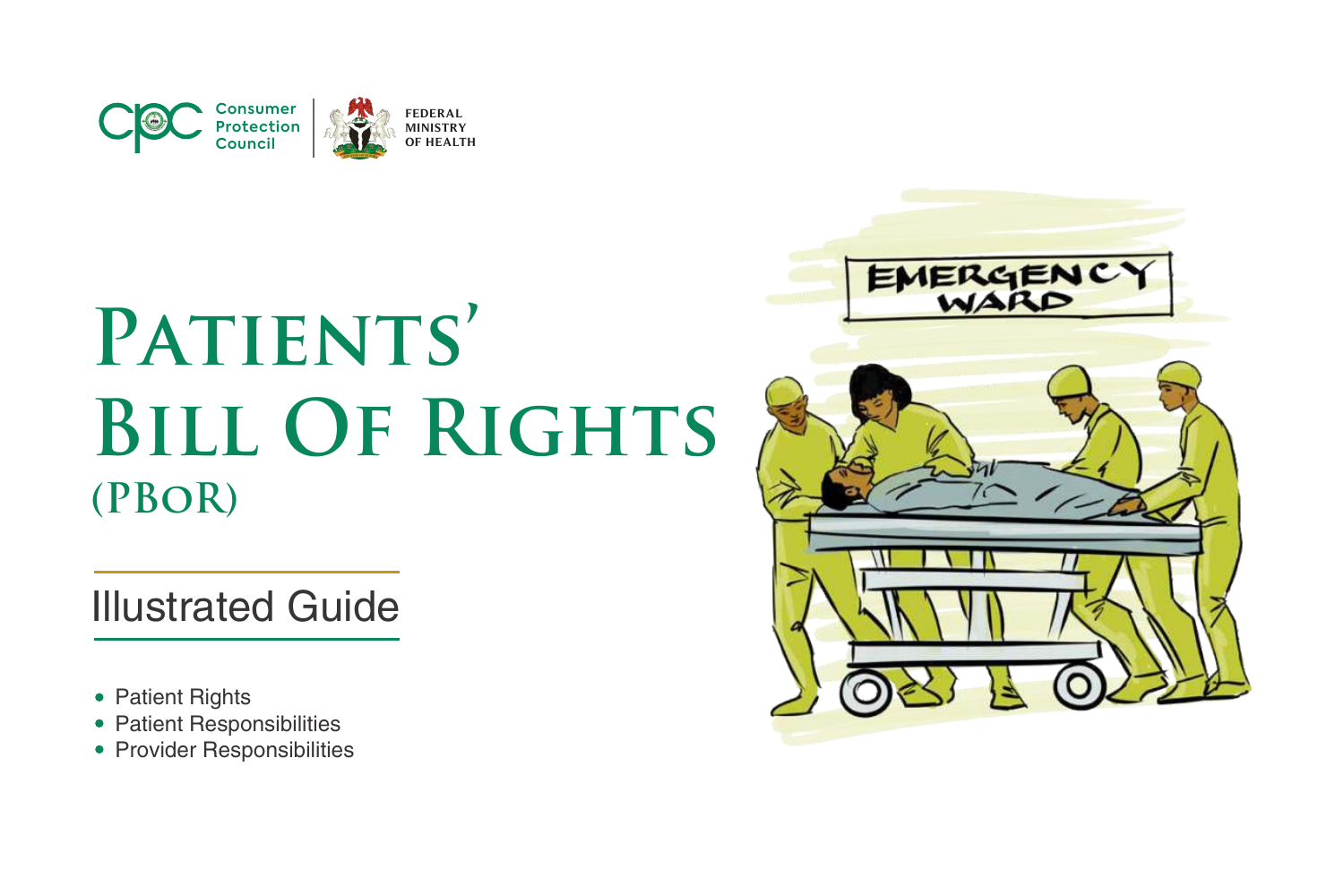The Consumer Protection Council (CPC) is the agency of the Federal Government with the mandate to protect the Nigerian people.

The CPC, other stakeholders, and the Federal Ministry of Health, have developed the Patients' Bill of Rights for the protection of consumers.

The PBoR is an aggregation of patients' rights that exist in other instruments including, The Constitution, Consumer Protection Act, Child Rights Act, Freedom of Information Act, National Health Act, the Hippocratic Oath, other professional ethical codes and sundry regulations.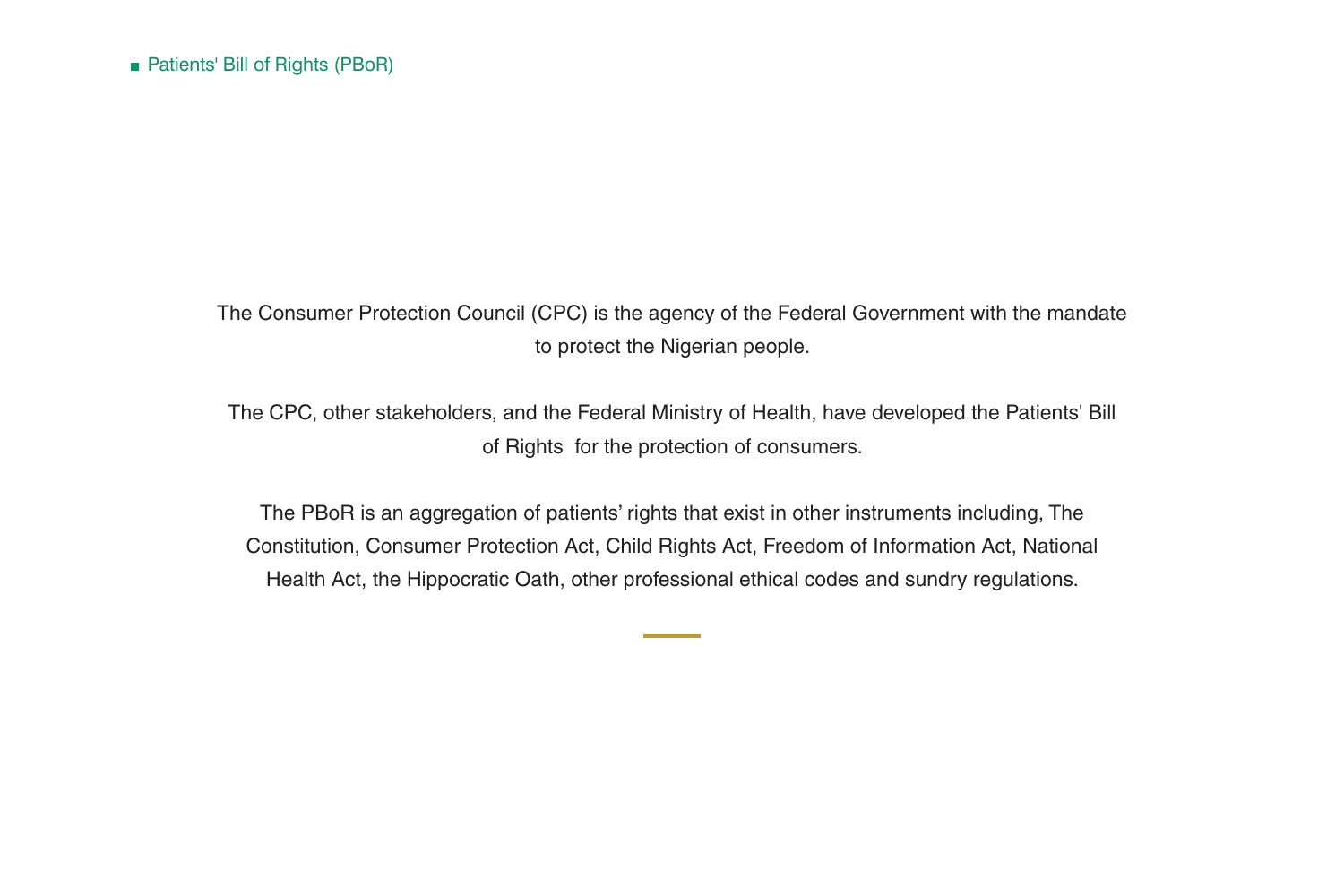# **Access to Information**



- 1) To have access to all relevant information in a language that the patient understands, including complete and accurate information about diagnosis, treatment, prognosis, other procedures and possible outcomes.
- 2) To fully participate in implementing the treatment plan and making decisions.

- 1) Seek information from the care giver about their services.
- 2) Understand the treatment plan.
- 3) Provide details about any changes occurring during, or on account of treatment.
- 4) Report dissatisfaction through appropriate channels provided by the facility.

- 1) Inform patient about services that are available at the facility and eligibility based on health insurance or out-ofpocket costs and responsibilities.
- 2) Inform patient whether proposed treatment or procedure is experimental or part of ongoing research.
- 3) Answer questions about proposed treatment and/or procedures and provide information about potential risks, alternative treatment and/or procedures.
- 4) Provide the patient's medical records on request by the patient or other authorized persons, in accordance with prevailing laws.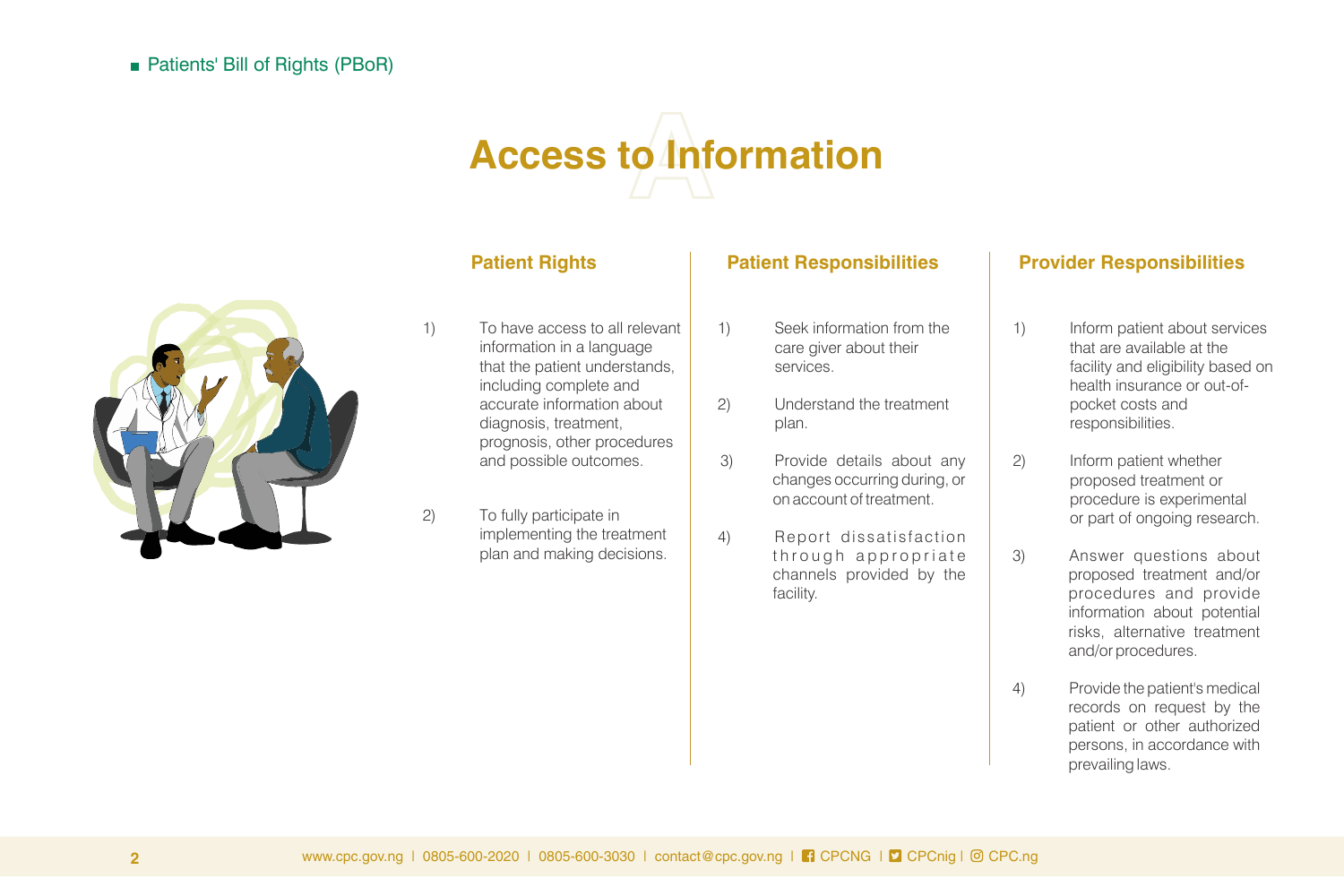## **Patient Related Information**



- 1) Access to records, including explicit information about range and scope of services available.
- 2) Access to record of the identity, skills and credentials of treating professionals and care providers published by the Federal/State Ministry of Health or other relevant authorities.

Access to record of the identity, skills and credentials of treating professionals and care providers published by the Federal/State Ministry of Health or other relevant authorities.

1) Request information about range and scope of services available including identity, skills and credentials of treating professionals and care providers.

- 1) Conspicuously display scope of practice and available services; and customer care phone numbers, email addresses and other contact information.
- 2) Communicate clearly with patient , including, providing translation in the case of language barrier, or adaptation in the case of other disabilities.
- 3) Ensure patient demonstrates sufficient understanding of information provided.
- 4) Provide sufficient identification when on duty, including displayed rosters and apparel with visible identity tags.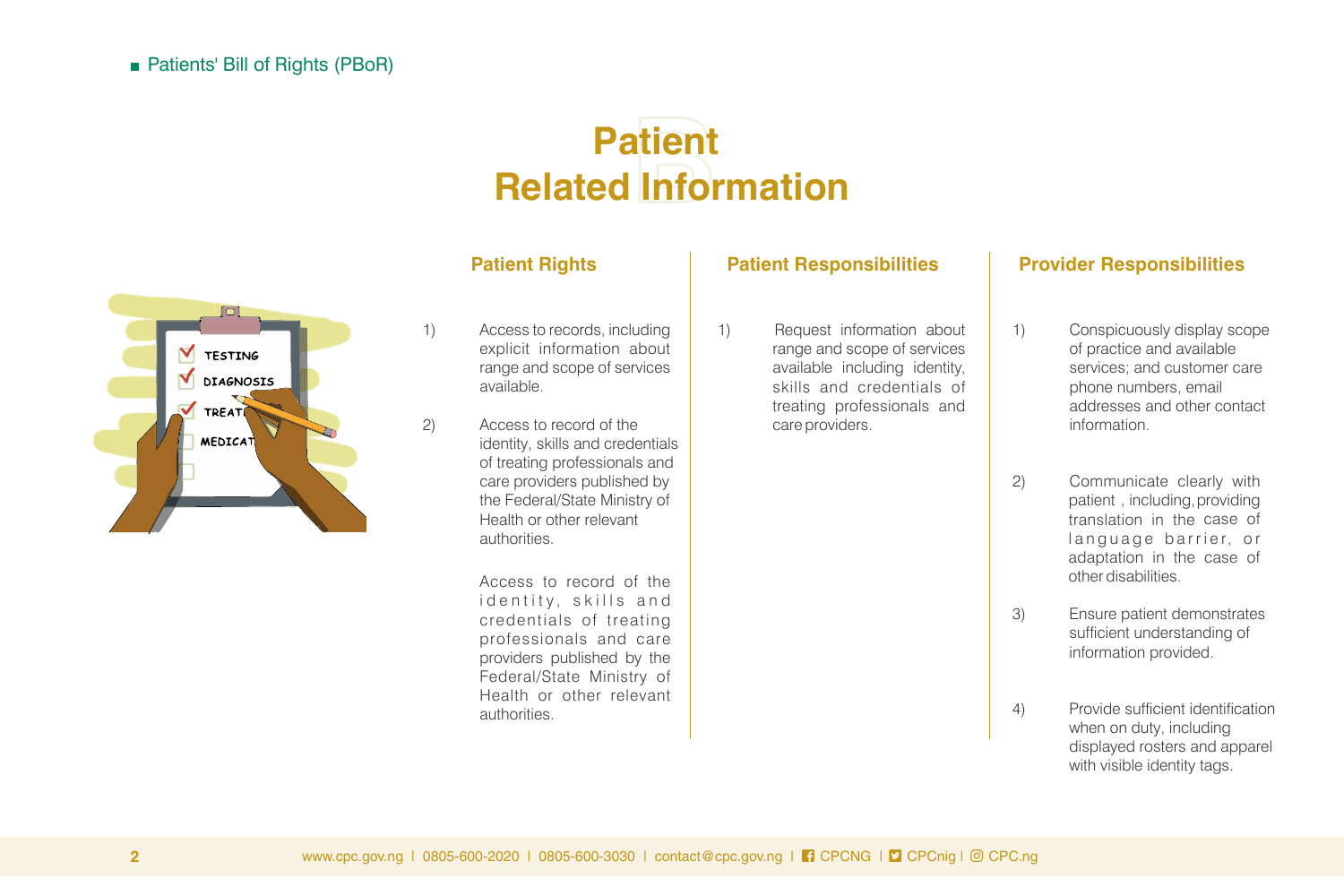# **Fee Related Information**





- 1) Full disclosure of cost or estimation of recommended treatment plan services.
- 2) Transparent and itemized billing.

1) Pay bills or make provision for prompt payment of bills. In the event of an emergency, demonstrate ability and intention to pay for the services.

## Patient Rights **Patient Responsibilities** Provider Responsibilities

1) In the event of an em ergency, provide immediate and sufficient intervention and care, prioritizing such needed attention over other factors including cost and payment. Care providers have a right to fees and therefore should use legal means to recover fees owed.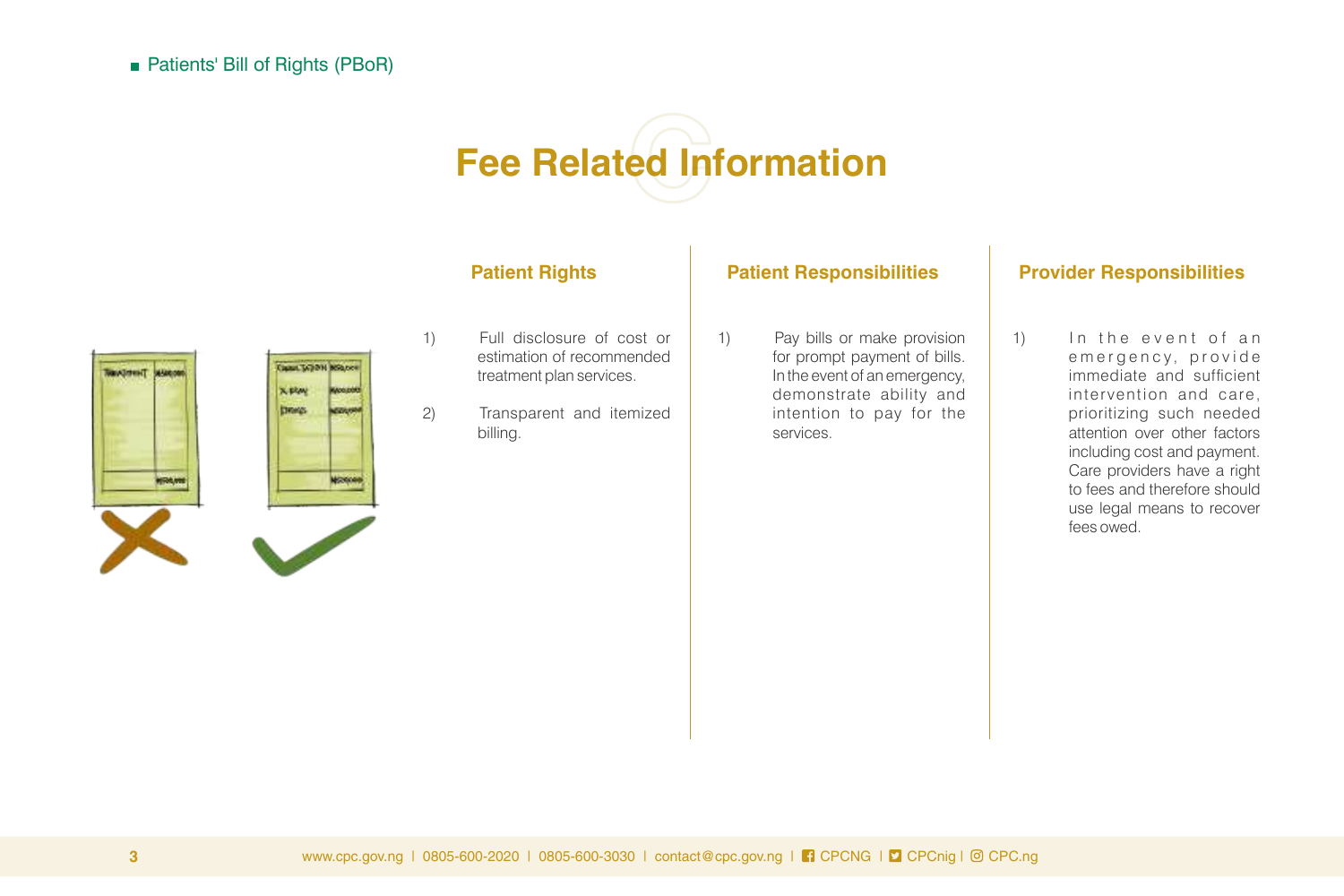

## MEDICAL RECORDS RIVATE **AND FIDENTIAI** PATIENT NAME:

1) Privacy and confidentiality of all information and medical records unless disclosure is vital and in the interest of public health in accordance with prevailing law.

1) Complete, truthful and accurate disclosure of medical history, medication and complaints to the authorized and attending care giver.

## Patient Rights **Patient Responsibilities** Provider Responsibilities

1) Respect and maintain ytilaitned finoc of patient's personal records, except disclosure by operation of law or in the interest of public health.

www.cpc.gov.ng | 0805-600-2020 | 0805-600-3030 | contact@cpc.gov.ng | CPCNG | CPCnig | CPC.ng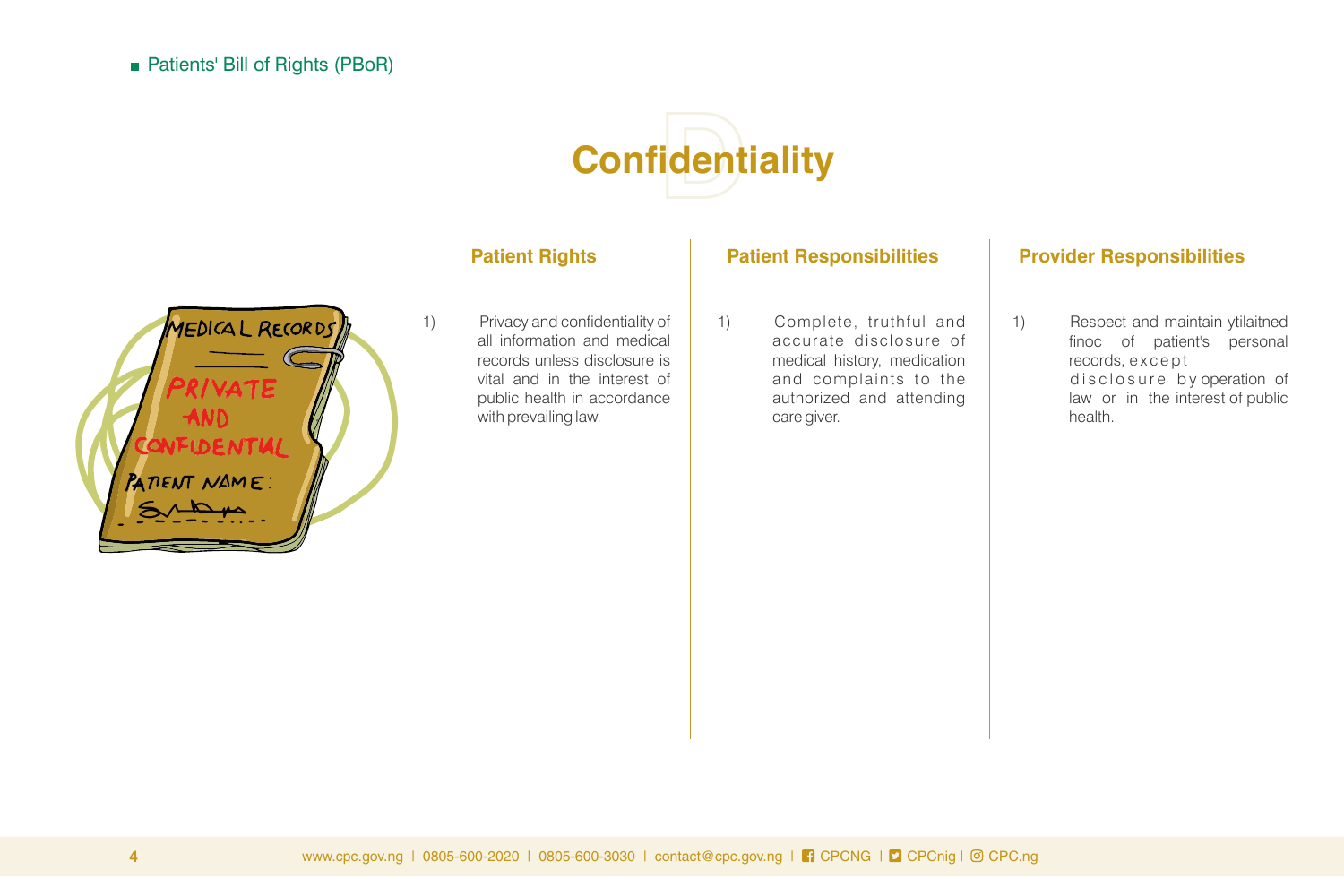# **Quality of Care**



- 1) Access to clean, safe and secure healthcare environment.
- 2) Access to equitable quality care and caregivers, irrespective of disability.

- 1) Explanations during treatment where necessary.
- 2) Not to constitute a nuisance or in any way endanger others.

### Patient Rights **Patient Responsibilities** Provider Responsibilities

- 1) Maintain records of personnel's current certificates and/or licenses to practice.
- 2) Maintain a current Certificate of Standards as evidence of authorization to operate within its approved scope of practice.
- 3) Deliver care that minimizes risk and harm to patients, including preventable injury and errors

.

4) Adopt clinical governance standards and provide the best care while protecting patients from harm, or abuse.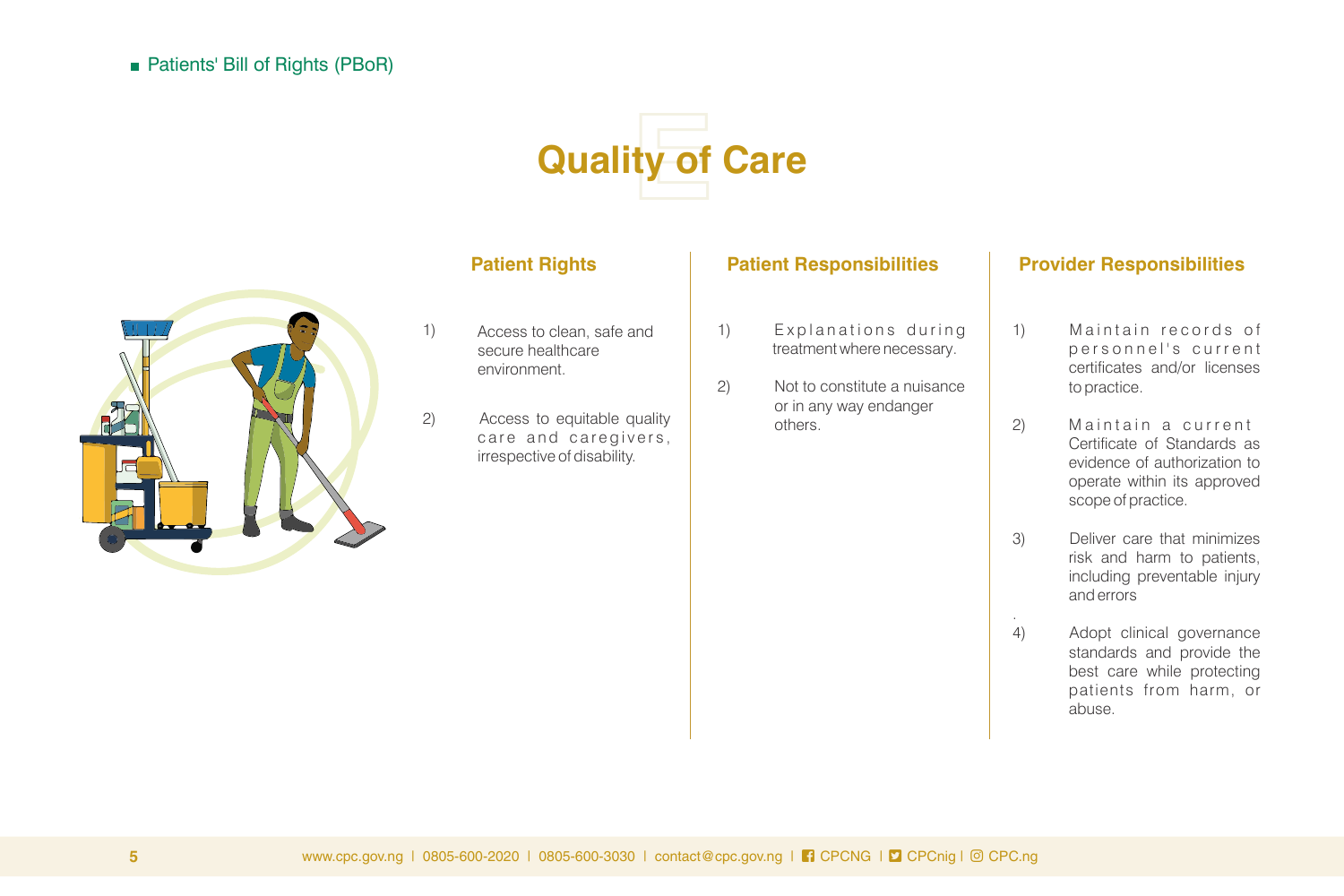## **Patient's Dignity**



- 1) To be treated with respect and dignity, without prejudice to gender, religion, race, ethnicity, allegation of crimes, geographical location, disability or s o c i o - e c o n o m i c circumstances.
- 2) That prior wishes of the patient or in the absence of same, of the next of kin (where legally applicable) are respected to the fullest extent practicable during last offices (at the time of death) including cultural or religious preferences, to the extent consistent with extant laws including coroners laws.

- 1) Respect and consider the rights of other patients.
- 2) Conduct all interactions with consideration, and respect for others.

- 1) Treat patients, human remains and tissue samples with care, consideration and dignity without prejudice to gender, religion, race, ethnicity, allegations of crimes, geographical location, physical ability and socioeconomic circumstances.
- 2) Ensure comprehensive information, guidance and support to bereaved relatives.
- 3) Prepare remains for viewing at the mortuary/rest room by relatives in compliance with guidelines for last offices unless harmful to public health, and to the extent consistent with extant laws, including coroners law.
- 4) Counsel and encourage patients on the disclosure of disease of public health importance (deadly, infectious or non-infectious disease) to spouse or close relatives in accordance with public health laws.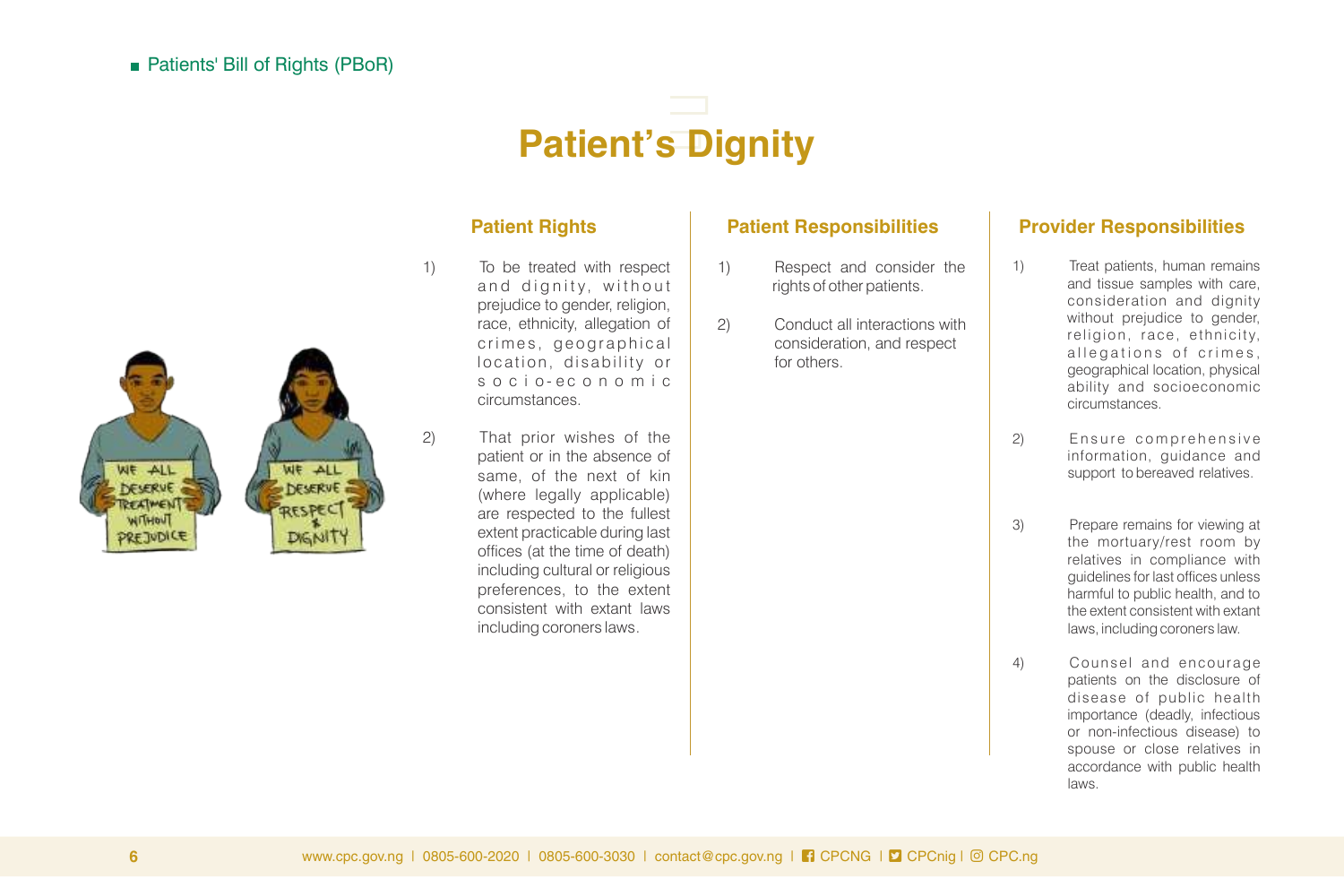# **Access to Emergency Care**



1) Receive urgent, immediate and sufficient intervention and care in the event of an emergency, prioritizing such needed attention over other factors including cost and payment, as well as law enforcement requirements.

1) Recognize that emergency treatment and prioritization do not mean a waiver of obligation to pay for services.

- 1) Immediately evaluate patients with medical emergencies, including prioritization where necessary.
- 2) Maintain a sufficiently responsive and efficient 24hour uninterrupted emergency unit in the facility.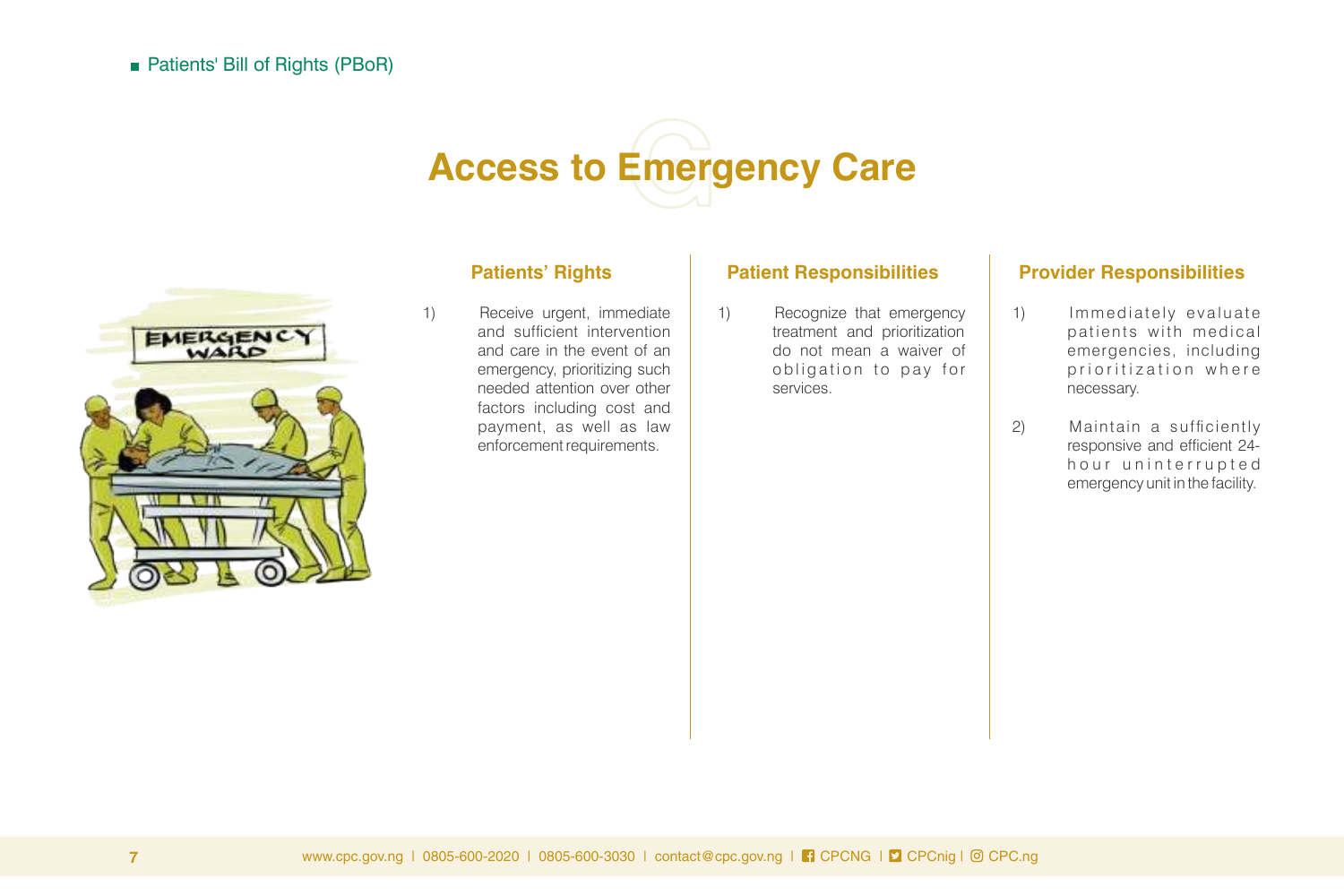



1) Receive visitors including for religious purposes according to the rules and regulations of the facility.

- 1) Recognize that health care facilities are for several people. As such, respect operational rules and systems for the safety and security of all.
- 2) Respect the fact that health care facilities reserve the right to modify rules to maintain decorum and ensure security of patients and care givers, provided reasonable notice of modification is given.

- 1) Inform patients and relatives of visitation rules upon admission and any subsequent modification.
- 2) Conspicuously display visitation rules/ schedule of the facility.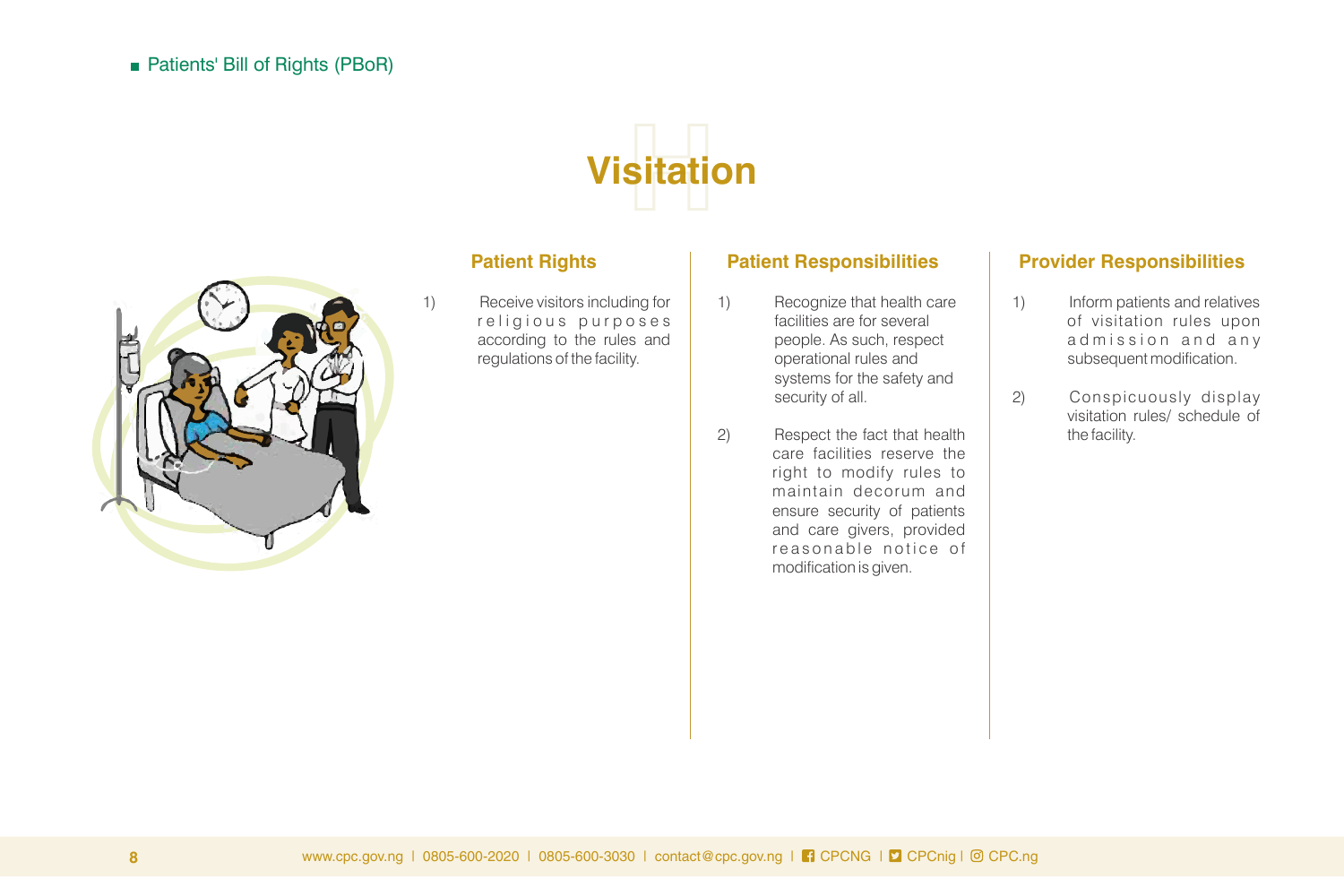## **Patient's Refusal of Care**



- 1) Patients at all times, retain the control of their person and must be informed of their power to decline care upon full disclosure of the consequences of such decisions.
- 2) Patients have the right to consent or decline participation in medical research, experimental procedures or clinical trials in the course of treatment.

1) Comply with rules and regulations of the facility as well as directives, instructions and advice of attending professionals.

- 1) Recognize that minors (less than 18 years) are under the care of parents or guardians whose consent must be s e cured in clinical m a n a g e m e n t a n d procedures to the extent permitted by law.
- 2) All medical research, experimental procedures or clinical trials must comply with approved ethical procedures.
- 3) Provider may detain patient in the interest of public health.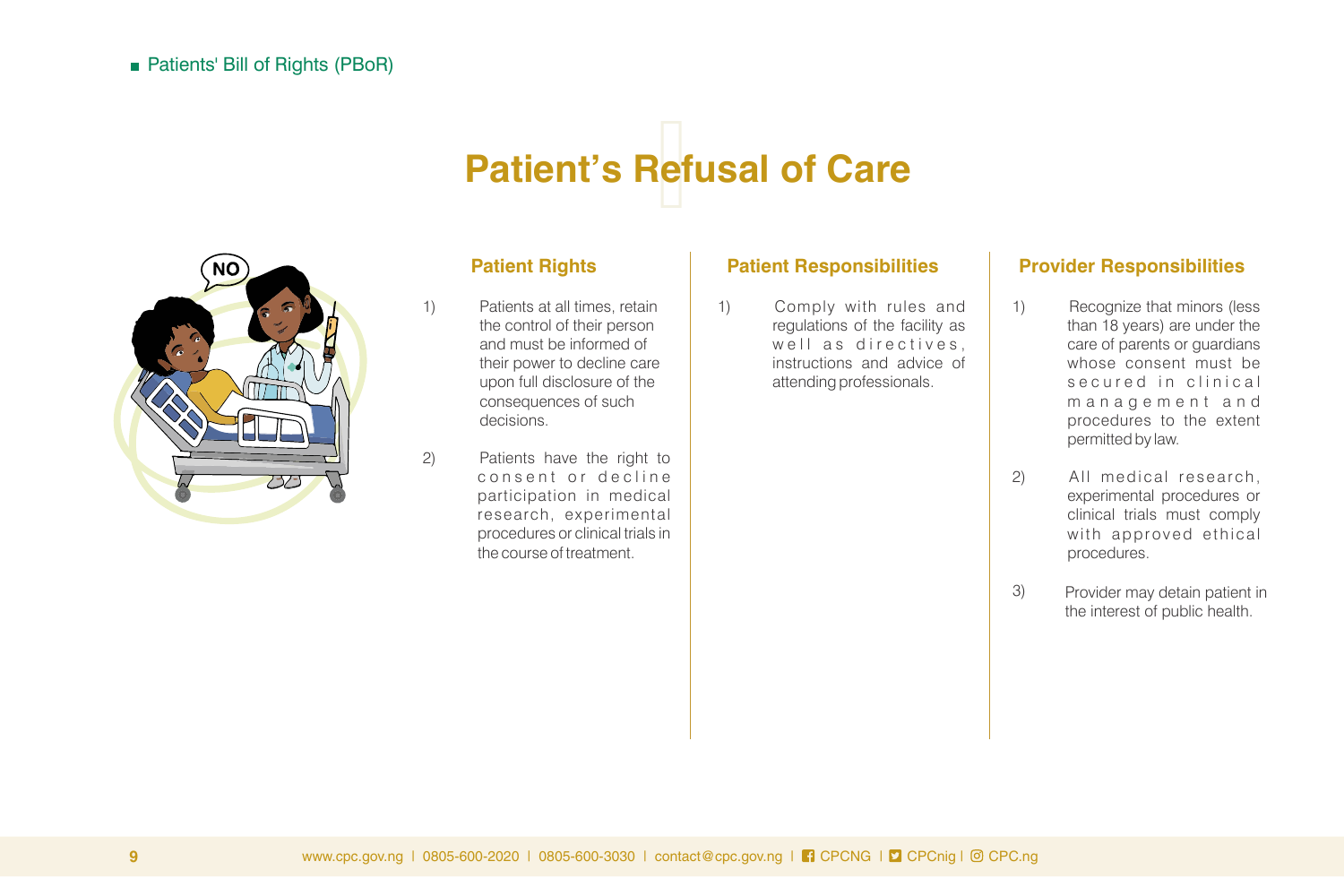## **Interruption of Service uption of Se**<br>by Provider



- 1) To be informed about impending interruption or disengagement of services of primary or attending professionals responsible for patient's care.
- 2) Methodical and practical transition of treatment for patients' safety and continuity of care.

1) Inquire about any contingency plan or other suitable alternatives with respect to continuing care.

- 1) Reschedule patients' appointments in the event of in e vitable service interruption.
- 2) Render sufficient intervention to in-patients and emergency cases in the event of inevitable service interruption.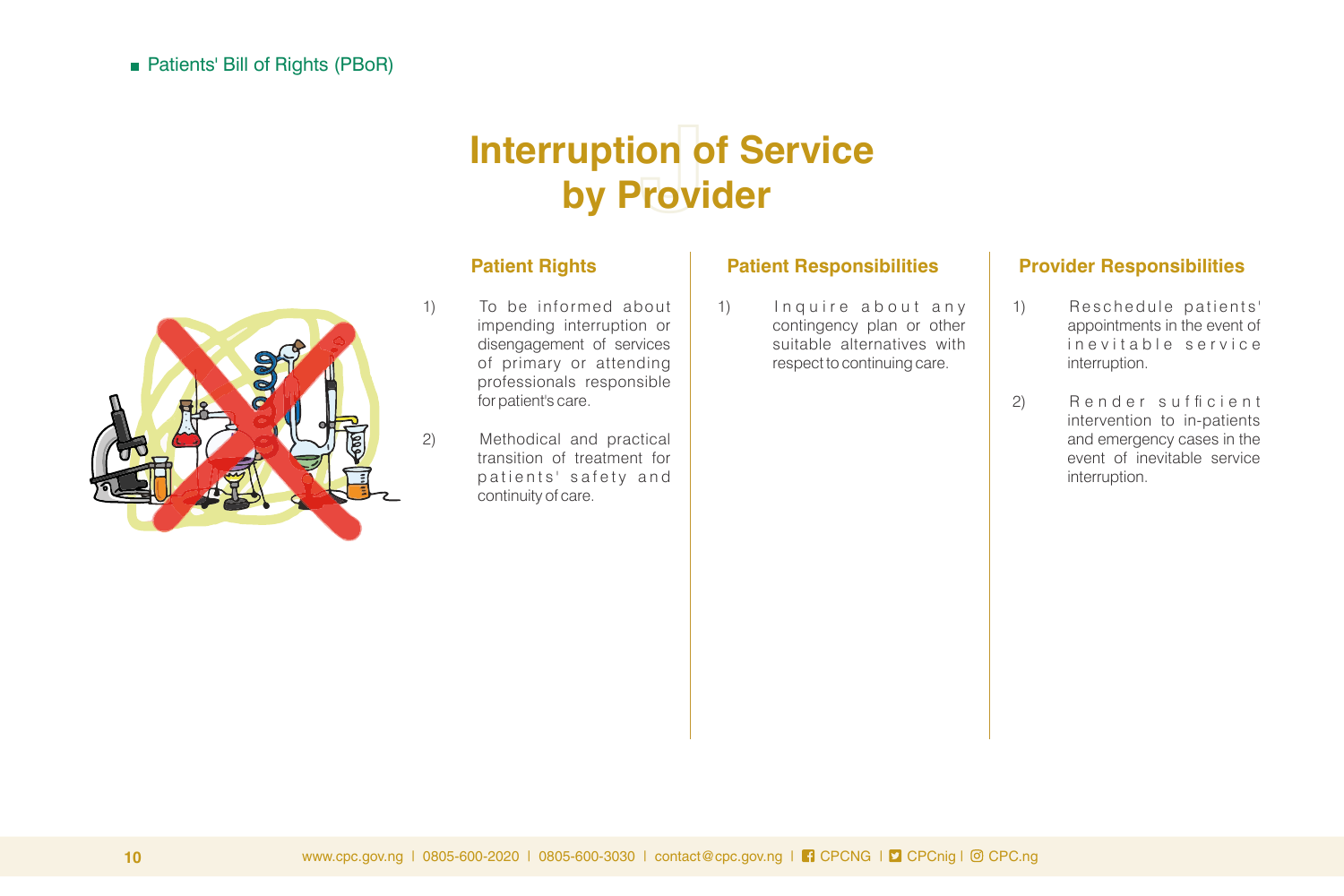



1) To express dissatisfaction regarding service and/or provider, including personnel changes and abuse.

- 1) Complain in accordance with redress mechanism of the facility.
- 2) Provide sufficient details of dissatisfaction.
- 3) If dissatisfied with outcome, report to appropriate regulatory authority e.g. Medical and Dental Council of Nigeria (MDCN) and subsequently to Consumer Protection Council (CPC), if not satisfied with the additional interventions.

- 1) Encourage patients to ask questions about the services.
- 2) Maintain records of complaints and redress procedure of the facility and address complaints in accordance with procedure.
- 3) Inform patient at onset of the redress mechanism provided by the facility and regulatory bodies, with timelines for action on complaints.